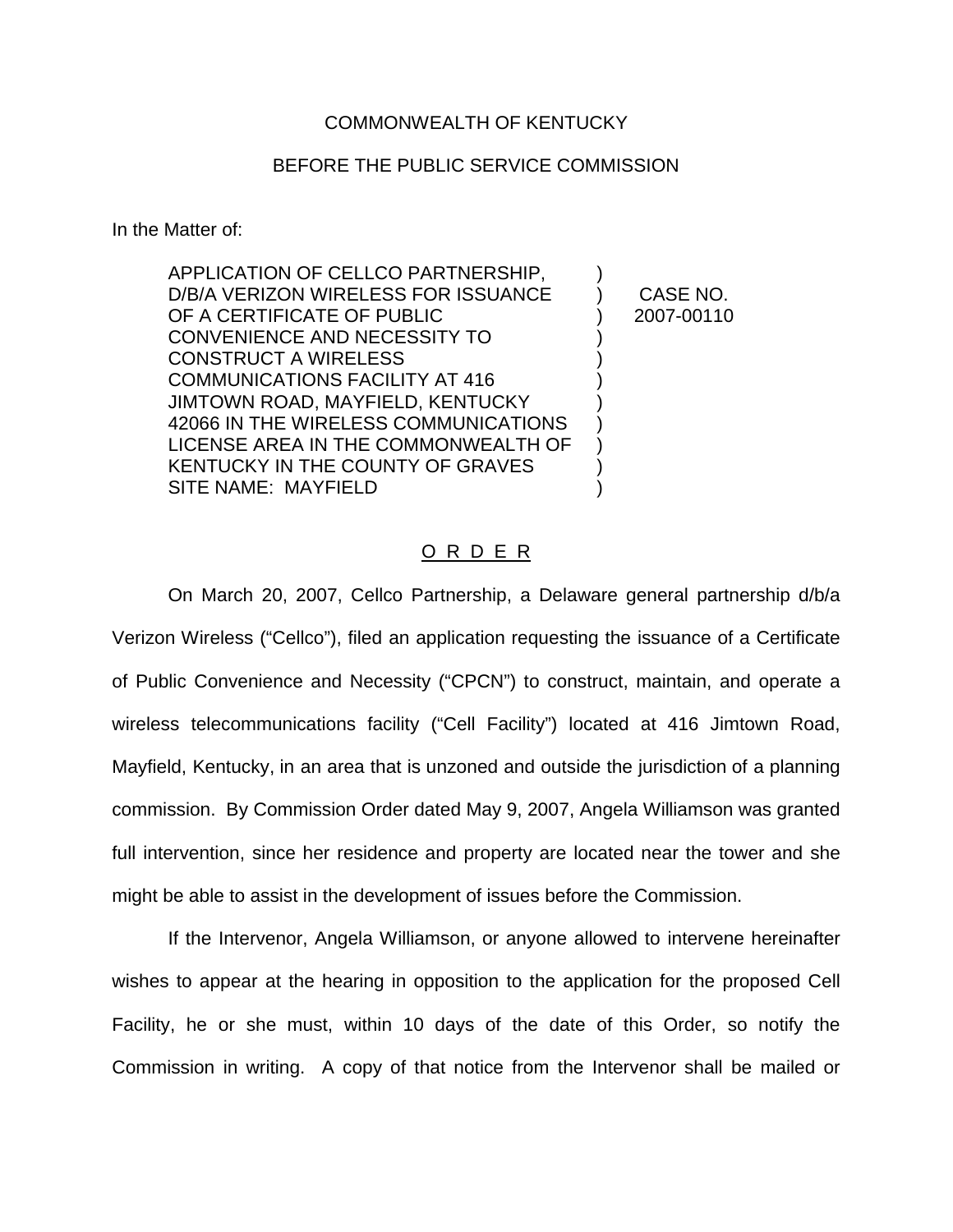delivered to all the parties of record. If no statement of intent to appear at the hearing and to present evidence against the construction of the proposed Cell Facility is received by that date, the hearing will be canceled and the matter will be submitted to the Commission for a decision based on the written record.

All Intervenors are notified that, if they choose to do so, they have a period of 10 days from the date of this Order or the date of the Order granting them intervention to submit to the Commission and Cellco a list, with supporting technical information and evidence, of specific potential and suitable alternative locations where the proposed Cell Facility might be located, other than the proposed site named in the application. This is commonly referred to as "suitable and acceptable sites." No Intervenor may introduce evidence during the hearing regarding any alternative location for the proposed tower, except in regard to the specific locations of record described in this Order.

Responses by Cellco to the Intervenors' potentially suitable and acceptable alternative locations shall be filed with the Commission and the Intervenors within 25 days of the date of this Order. Cellco should include in its response a report of its view of each location, supported by information of a technical nature and evidence concerning the availability and technical feasibility of such location.

The issues to be addressed at hearing include: (1) the public convenience and necessity for the construction and operation of the Cell Facility; (2) the design, engineering, and construction of the Cell Facility (jurisdictional safety issues); (3) character of the general area concerned and the likely effects of the installation of the proposed Cell Facility on nearby land uses and values; (4) any suitable and acceptable alternative or collocation site, other than the proposed site in the CPCN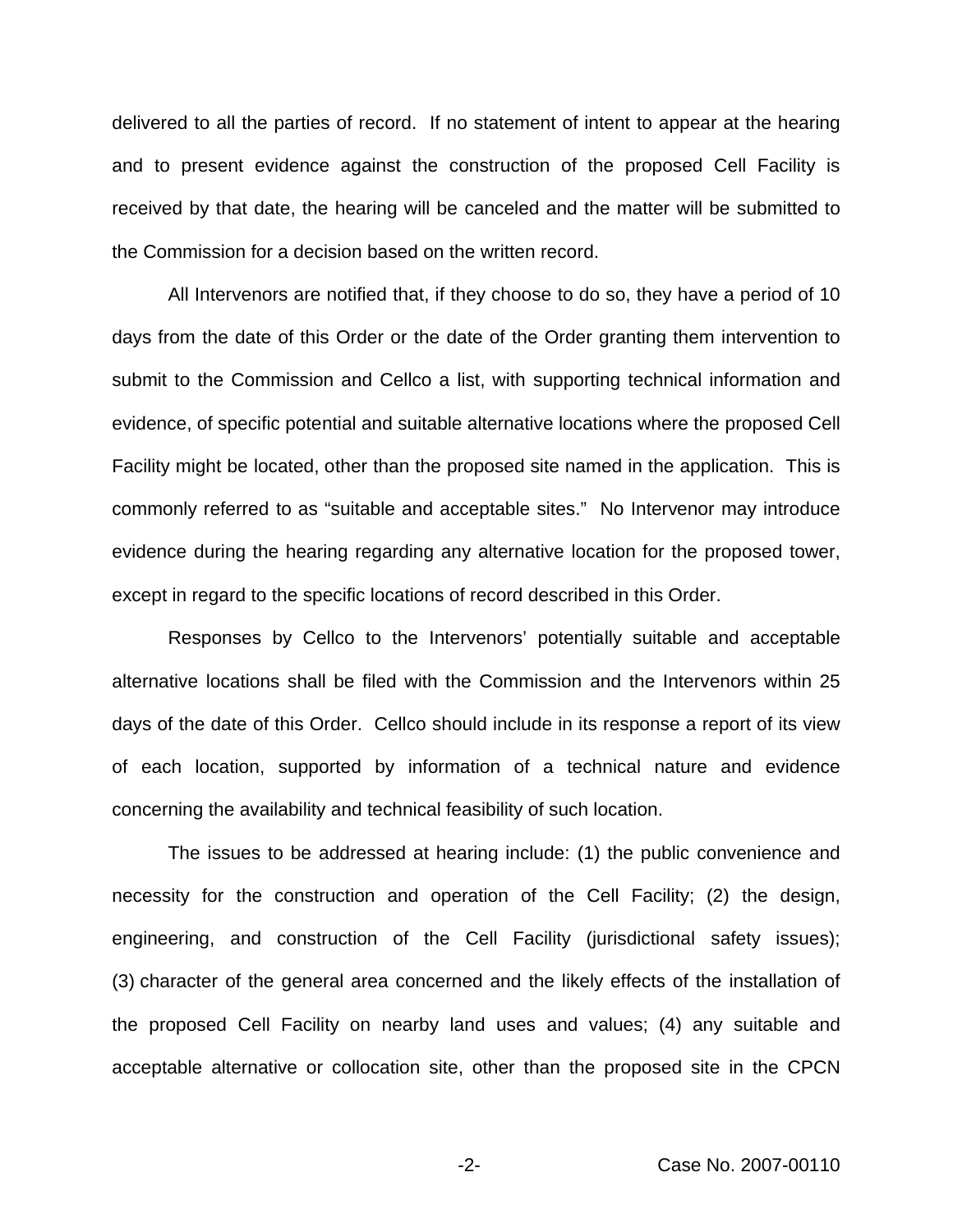application as ordered herein, that has been properly and timely filed with Cellco and the Commission; and (5) any other issues that might arise during the course of the hearing.<sup>1</sup>

The Commission, being otherwise sufficiently advised, HEREBY ORDERS that:

1. All Intervenors shall be entitled to the full rights of a party at any hearing in this matter. Should any Intervenor file a document of any kind with the Commission during the course of this proceeding, said Intervenor shall also serve a copy of said document on all the parties of record or other parties to this action.

2. A hearing on the proposed Cell Facility is scheduled for July 17, 2007, beginning at 10:00 a.m., Eastern Daylight Time, at the Commission's offices at 211 Sower Boulevard, Frankfort, Kentucky.

3. Any Intervenor who intends to appear at the hearing and present evidence against construction of the proposed Cell Facility shall file, within 10 days of the date of this Order, a statement of intent to appear in opposition. If no statement is filed within 10 days of the date of this Order, the hearing shall be canceled and the matter shall be submitted to the Commission on the existing record.

4. If they so desire, Intervenors shall file with the Commission, within 10 days of the date of this Order or the date of the Order granting them intervention, a list of specific, suitable, and acceptable alternative locations, other than the proposed site, for

<sup>&</sup>lt;sup>1</sup> The Federal Communications Commission ("FCC") has exclusive jurisdiction over radio transmissions, including radio frequency interference. The Commission is not authorized to consider the "environmental effects of radio frequency emissions" (including health issues) that comply with the FCC standards. See 47 U.S.C. § 332(c)(7). See also Southwest Bell Wireless, Inc. v. Johnson County Board of Education, 199 F.3d 1185 (10<sup>th</sup> Cir. 1999). Accordingly, this issue will not be considered at hearing.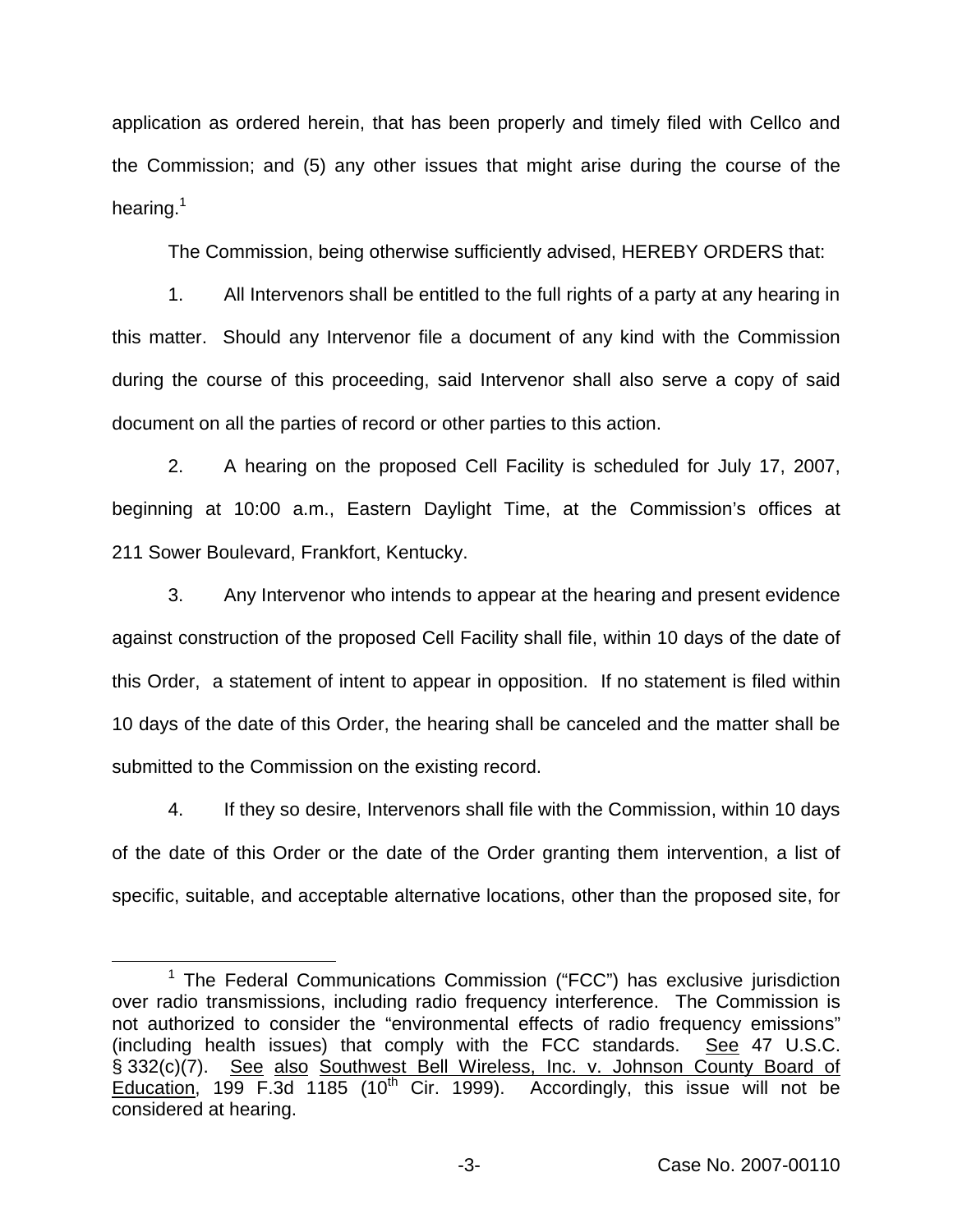construction or collocation, with supporting technical radio frequency information, evidence, and technical rationale, where the proposed Cell Facility might be located or constructed. No Intervenor shall produce evidence regarding any suitable and acceptable alternative site or sites at the hearing except as to those locations of record, properly identified in this paragraph.

5. Cellco shall have a period of 25 days from the date of this Order to respond to the Intervenors' proposed alternative locations. The response shall provide information and evidence of the availability and technical feasibility related to the proposed location described in this Order, detailing whether it is an acceptable and suitable alternative location.

6. On or before July 3, 2007, the parties shall file with the Commission a list of witnesses they propose to produce at hearing, together with a brief summary as an offer of proof for each witness.

7. Cellco shall appear at the hearing and shall be prepared, at a minimum, to address the following issues:

a. Public necessity for the construction and operation of the Cell Facility.

b. Jurisdiction of safety issues, design, engineering, and construction, including the suitability and preparation of the Cell Facility.

c. Character of the general area of concern and the likely effects of the Cell Facility on nearby land uses and values. $2^2$ 

<sup>2</sup> KRS 278.650 states, "In reviewing the application, the commission **may** take into account the character of the general area concerned and the likely effects of the installation on nearby land uses and values." (Emphasis added)